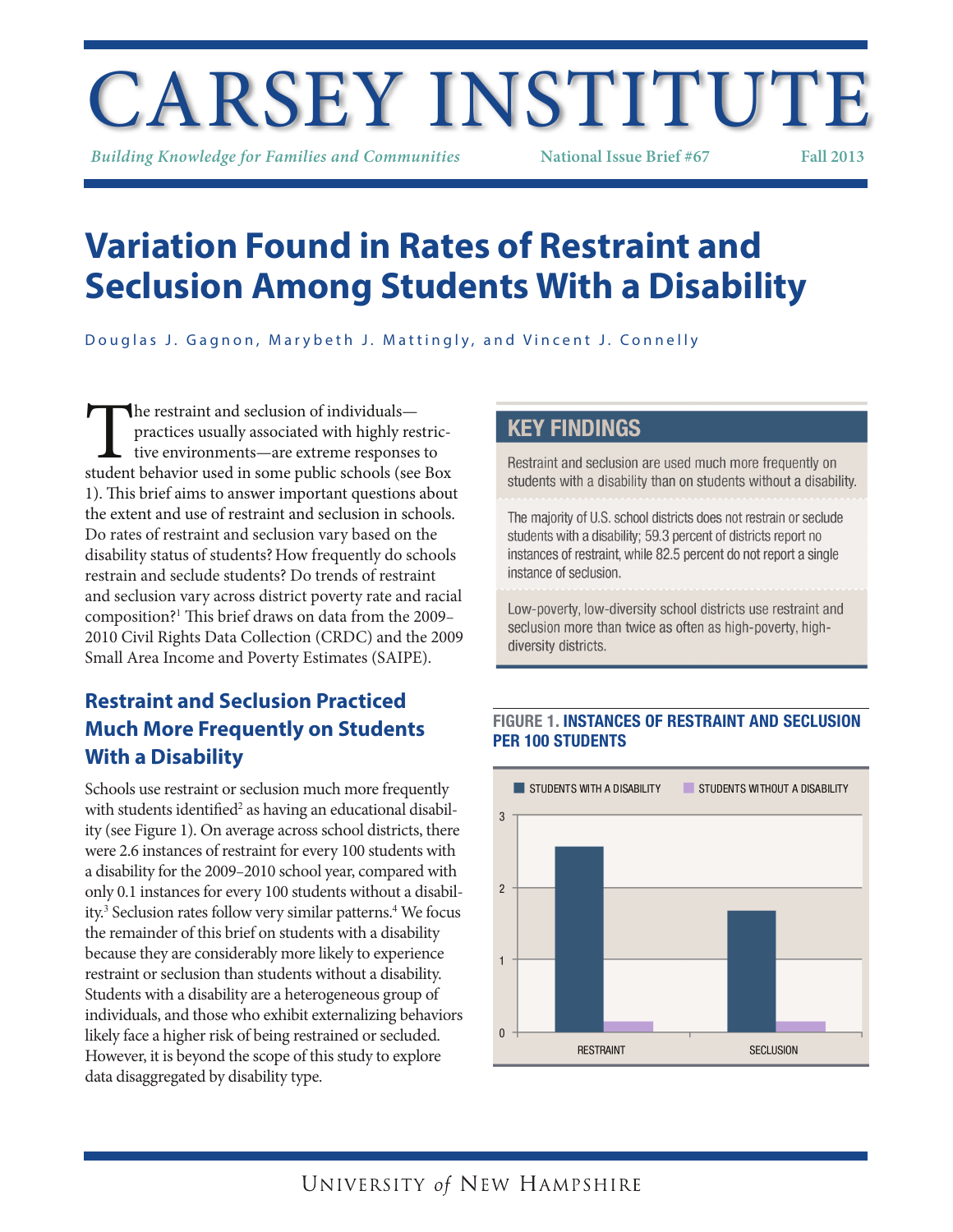#### 2 CARSEY INSTITUTE 3 and 2 and 3 and 3 and 3 and 3 and 3 and 3 and 3 and 3 and 3 and 3 and 3 and 3 and 3 and 3 and 3 and 3 and 3 and 3 and 3 and 3 and 3 and 3 and 3 and 3 and 3 and 3 and 3 and 3 and 3 and 3 and 3 and 3 and

#### BOX 1: DEFINITION OF THE TERMS RESTRAINT AND **SECLUSION**

*Restraint:* A practice that uses physical or mechanical means to restrict a student's freedom of motion. The CRDC does not consider physical escorts and the use of appropriate prescribed devices (such as seat belts and orthotics) to be instances of restraint.

*Seclusion:* A practice that usually involves the involuntary isolation of a student for a period of several minutes.<sup>5</sup> The CRDC does not consider instances of "time-outs," whereby, as part of an approved behavioral management plan, a student is placed in a non-locked setting for the purpose of calming, to be instances of seclusion.

## **Most School Districts Do Not Restrain or Seclude Students With a Disability**

The majority of U.S. school districts do not use restraint or seclusion on students with a disability; 59.3 percent of districts report no instances of restraint, while 82.5 percent report no instances of seclusion.<sup>6</sup> Districts that practice seclusion typically also practice restraint, as 85.4 percent of districts that report at least one case of secluding a student with a disability also report at least one case of restraining a student with a disability. Even in the districts that reported using restraint or seclusion, high rates are relatively rare. As Figure 2 shows, over 95 percent of districts report fewer than 10 instances of restraint or seclusion per 100 students with a disability. Viewed another way, this figure also reveals that a small but meaningful minority of districts report exceedingly high rates. Fewer than 1 percent of districts (0.8 for restraint and 0.6 for seclusion) report restraint rates higher than 50 incidences per 100 students, or one for every two students. Although this is a relatively small percentage, given there are more than 14,000 school districts in the United States,<sup>7</sup> this still amounts to a considerable number of schools where students are commonly restrained or secluded. Moreover, such high rates are likely not merely a product of having a modest total number of restraints or seclusions on a

## FIGURE 2: PERCENTAGE OF DISTRICTS REPORTING RESTRAINT/SECLUSION FOR STUDENTS WITH A **DISABILITY**



very small population of students with a disability.<sup>8</sup> For instance, 14 of the 19 districts that ranked high in restraint rates reported more than 100 total cases of restraint, and 7 of these districts reported more than 1,000 cases of restraint. Similarly, 18 of the 20 districts ranking highest in rates of seclusion reported more than 100 total instances of seclusion.

## **Comparing High-Poverty, High-Diversity Districts to Low-Poverty, Low-Diversity Districts**

In order to further understand how restraint and seclusion are practiced in school districts across the United States, we now examine how rates vary across school types. We find that higher concentrations of poverty and larger black and Hispanic populations are associated with lower rates of restraint and seclusion.<sup>9</sup> Specifically, average rates of restraint and seclusion are more than twice as high in districts of low poverty and low diversity than in high-poverty, high-diversity districts. Because average rates are skewed due to a minority of districts with very high rates, we also examine a range of restraint rates. Figure 3 shows the rates of restraint for districts in the 50<sup>th</sup>, 75<sup>th</sup>, 90<sup>th</sup>, 95<sup>th</sup>, and 99<sup>th</sup> percentiles for restraint rates in each of the two groups. Again, rates are substantially lower in high-poverty, high-diversity districts throughout the distribution of districts. For instance, a district at the 90<sup>th</sup> percentile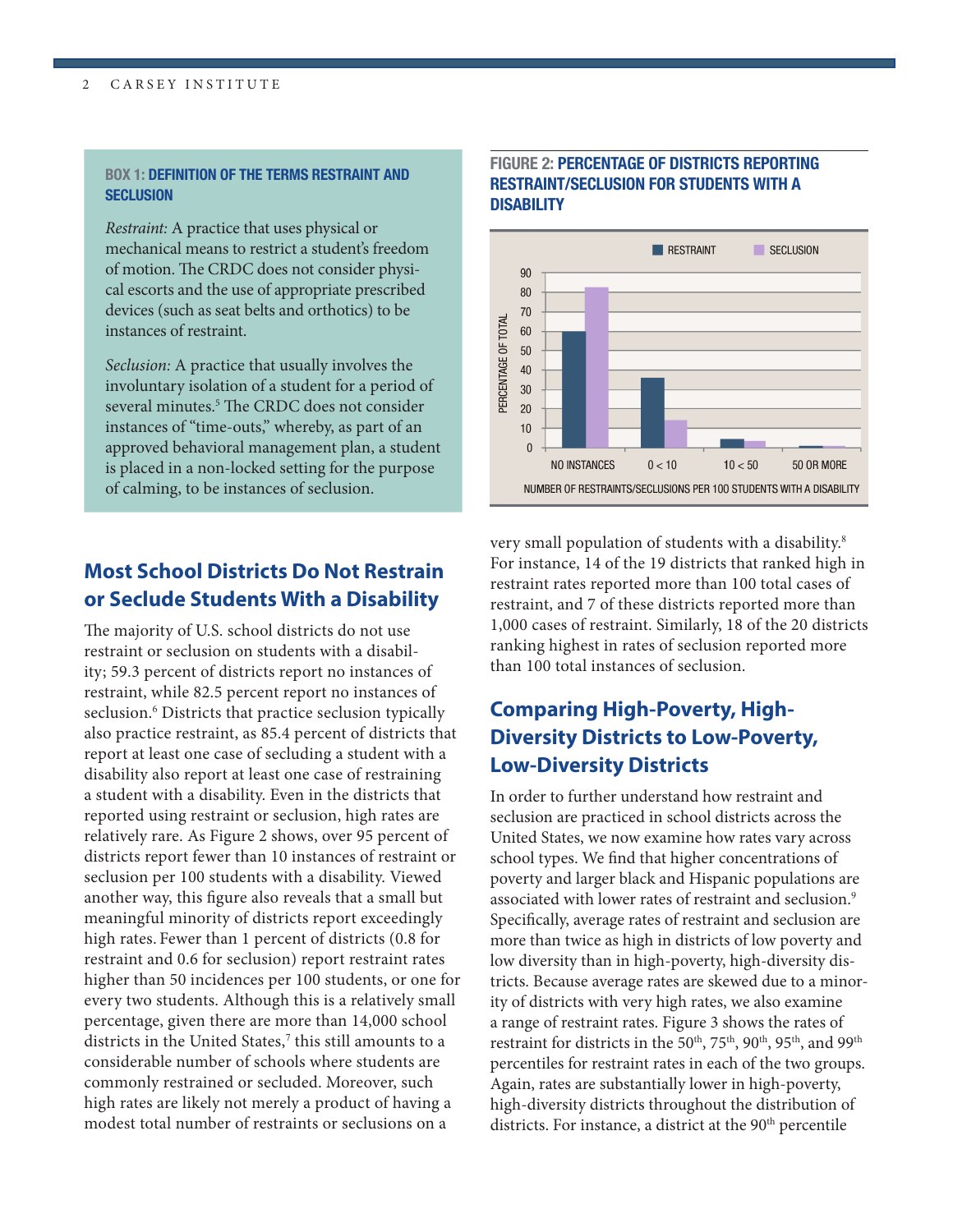## FIGURE 3: INSTANCES OF RESTRAINT FOR DISTRICTS OF HIGH AND LOW POVERTY AND DIVERSITY FOR STUDENTS WITH A DISABILITY



of restraint for a low-poverty and low-diversity district reports 6.9 restraints per 100 students with a disability. This compares with only 2.7 in a high-poverty, highdiversity district at the 90<sup>th</sup> percentile. Seclusion follows a similar pattern across these two district types.

## **Discussion**

Students with a disability face much more frequent restraint and seclusion than students without a disability. The Individuals with Disabilities Education Act (IDEA) established the principle of serving children with special needs in the least restrictive environment. Schools today are tasked with implementing positive techniques that can effectively manage the difficult and sometimes violent behaviors of the most challenging students with a disability, which might lead some schools to more extreme measures. Many consider restraint and seclusion to be ineffective<sup>10</sup> and dangerous,<sup>11</sup> although too little attention is paid to their effects in schools. However, the cost of restraint and seclusion in health care settings is well documented. The costs due to treatment of injuries, lost work time, liability, and legal fees may be substantial, not to mention the very real emotional damage that may be inflicted on restrained or secluded individuals.<sup>12</sup> The impact of restraint and seclusion from the perspectives of students is a critical next step in order

to obtain a more complete understanding of the impact of restraint and seclusion.

The Council for Children with Behavioral Disorders recommends the use of restraint and seclusion only in instances when a child presents an immediate danger to him- or herself or others.<sup>13</sup> Given that the vast majority of districts have near-zero rates of restraint and seclusion, it seems likely that practices in many schools are consistent with this recommendation. However, in some schools restraint and seclusion have been used to address routine behavioral challenges, such as following directions or staying seated.<sup>14</sup>

It may be the case that the small proportion of school districts with very high rates of restraint and seclusion enroll students with particularly challenging behaviors, thus driving up rates in these districts. However, it strikes us as very likely that practitioner response and school attitudes toward student behavior play strong roles when determining whether or not to restrain or seclude students. Research shows that rates of restraint and seclusion decrease when teachers are trained in alternative techniques.<sup>15</sup> Such techniques, which emphasize the teaching and rewarding of positive behavior over the punishment of negative acts, have also been shown to improve attitudes and reduce other negative outcomes.<sup>16</sup> Research should continue to inform discussions pertaining to the best practices in managing challenging student behavior.

One compelling explanation for the tremendous range in rates of restraint and seclusion is profound differences in policy. The preference for restraint and seclusion practices in some districts could be due in part to different interpretations of what is a permissible response to behavior under IDEA. There is a

One compelling explanation for the tremendous range in rates of restraint and seclusion is profound differences in policy.

lack of federal regulations pertaining to restraint and seclusion, and a wide variety of divergent state regulations.<sup>17</sup> The federal Achievement Through Prevention Act (S. 541) was introduced in 2011 to promote positive behavioral support and reduce discipline measures such as restraint and seclusion. However, it failed to be passed into law. Therefore, state and local legislation guides practice, and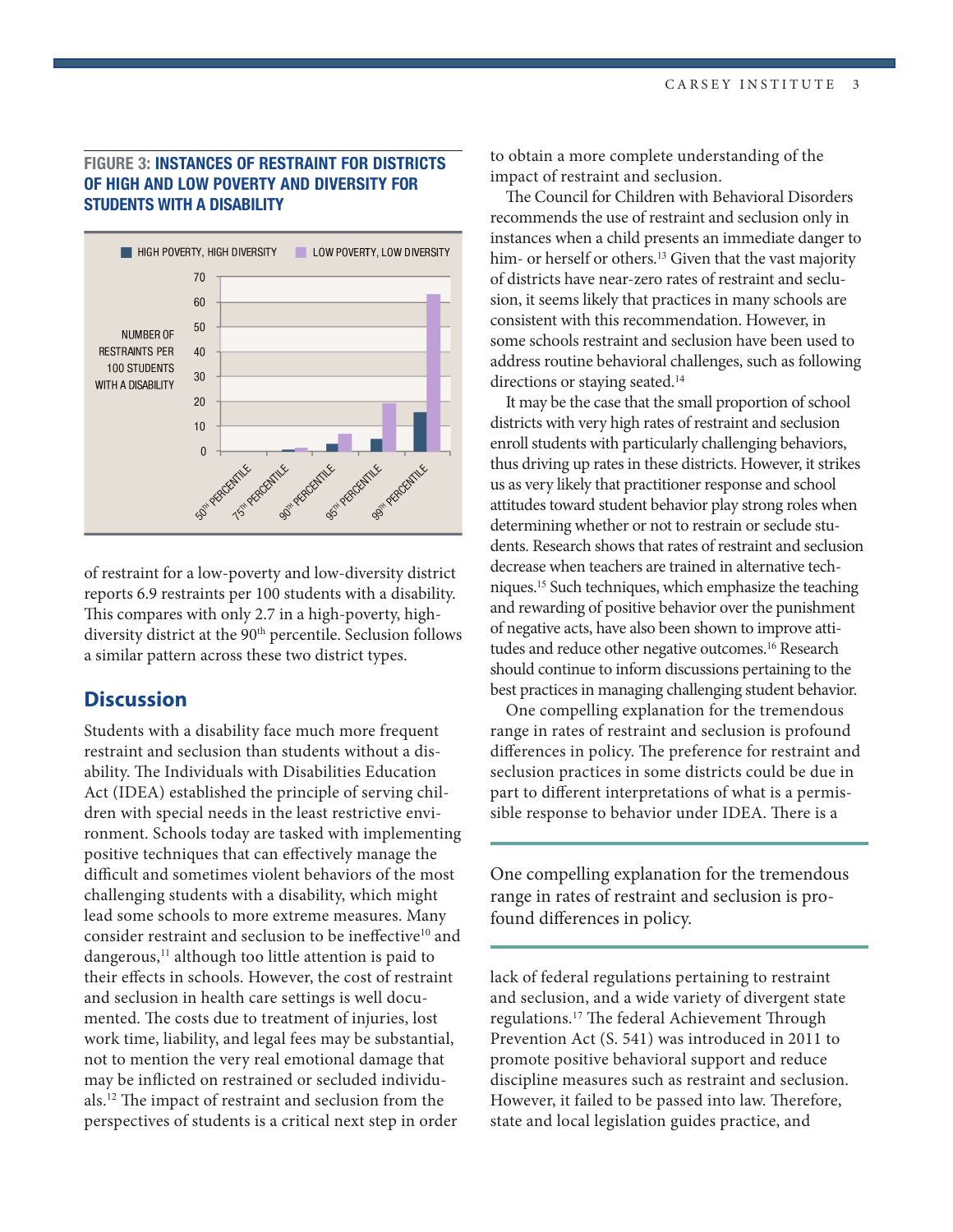regulations may vary considerably at both levels. As of 2009, roughly three-fifths of states have some law, policy, or guideline concerning the use of seclusion and restraint in public schools, while fewer than half require that schools notify parents if these procedures are used.<sup>18</sup> Given this, the tremendous variation in rates across districts and even states is not surprising.

We found that high restraint and seclusion districts are more likely to be found in particular school types (low-poverty, low-diversity), $19$  and in certain states. If certain disability types elicit more frequent restraint and seclusion, and the frequency of such disabilities differs by school type, this may help explain why rates differ across school poverty and racial composition. Although overall rates of student

If certain disability types elicit more frequent restraint and seclusion, and the frequency of such disabilities differs by school type, this may help explain why rates differ across school poverty and racial composition.

disability are quite similar across school types, $20$ studies have shown that certain disability types do differ according to poverty level.<sup>21</sup> Therefore, our findings could be partially explained if students with certain disability types more commonly found in affluent schools are at an increased risk of restraint and seclusion. Other potential explanations for this counterintuitive finding are that the cultural norms in low-poverty, low-diversity school districts lead practitioners to more readily remove students for challenging behavior or that restraint and seclusion are more resource-intensive (in terms of staffing and dedicated rooms) and thus more likely to be used in more affluent schools. It might also be that levels of inclusion of students with a disability differ by both socioeconomic status and diversity,<sup>22</sup> leading to differing opportunities for restraint and seclusion. Reporting may also vary by school characteristics. Overall, the relationships between restraint and seclusion rates, and disability type and school characteristics, warrant further research.

## **Data**

The data are from the 2009–2010 Civil Rights Data Collection (CRDC) and the 2009 Small Area Income and Poverty Estimates (SAIPE). The CRDC is a mandatory data collection that provides district-level information on the instances of discipline for students with and without disabilities, as well as student racial composition for the 2009–2010 school year. A total of 104 districts reported having no students with a disability, and we removed those districts from the sample. Sixty-seven districts had errors in their reporting, and we excluded them as well. This resulted in a final sample of 6,394 school districts. Notably, districts removed from the sample include both the largest (New York City Public Schools) and the only one that reports for the entire state (Hawaii Department of Education), as well as the entire state of Florida.

Districts sampled in the CRDC were given the option of reporting race by either the traditional five population categories (American Indian/Alaskan Native, Asian/Pacific Islander, Hispanic, black, and white) or the newer seven population categories, which splits Asian/Pacific Islander into separate categories of Asian and Native Hawaiian/Pacific Islander and adds the category of "two or more races." Because only about one-fourth of districts reported using the seven population categories, we used "Asian/Pacific Islander" as a category in this analysis. We excluded the category of "two or more races" because it was more than zero in only a small minority of districts, and because of its difficulty to interpret.

SAIPE provides information on the number of students in a district living in poverty. The CRDC uses a nationally representative sample, whereas the SAIPE provides information on nearly all districts. We merged these two data sets using the National Center for Education Statistics district ID code. We dropped any districts from the SAIPE that were not included in the CRDC. A small percentage of districts reported inaccurate data and were therefore removed from the data set. The sample used in this brief is essentially a modified district-level data set from the CRDC, with 6,394 districts in total. This is not a weighted sample, and therefore the estimates are not national estimates. This limits the generalizability of these results beyond those districts sampled.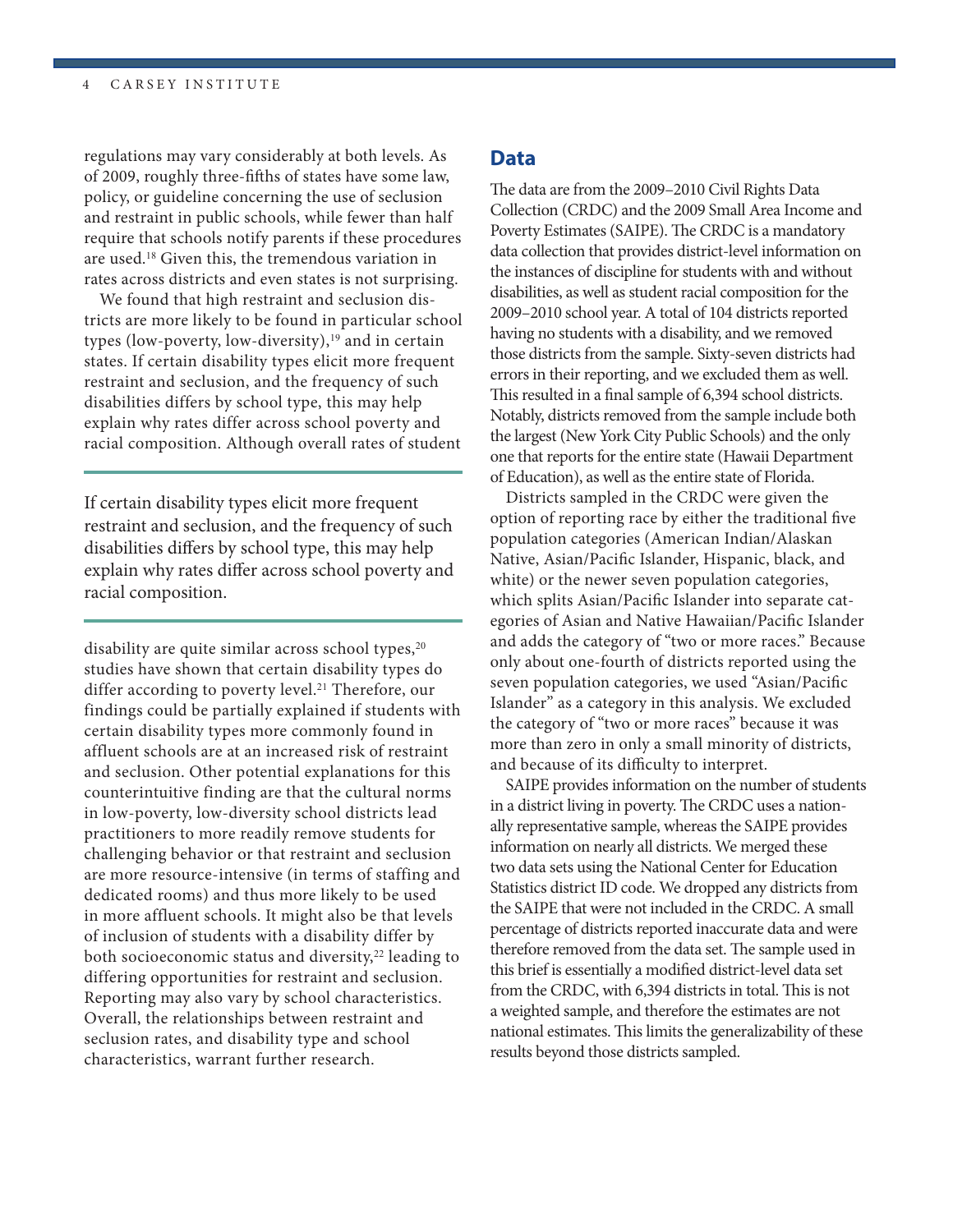#### **Endnotes**

1. We also examined the relationship between district urbanicity and rates of restraint and seclusion. However, urbanicity exhibited a less meaningful relationship to restraint and seclusion than poverty and race did, and differences in rates across urbanicity were generally not statistically significant. Therefore, we do not report here on urbanicity.

2. In this brief, students identified with a disability are referred to as "students with a disability," and students not identified with a disability are referred to as "students without a disability."

3. The Civil Rights Data Collection reports on incidences of physical and mechanical restraint in a district. They provide separate measures of restraint for students with and without disabilities. In this study, we define the rate of restraint as the sum of the number of physical and mechanical restraints for every 100 students.

4. These findings are consistent with prior analyses. See Civil Rights Data Collection, "*Revealing New Truths About Our Nation's Schools*," March 2012 Report.

5. There have, however, been cases of students in seclusion for a period of several hours. See National Disability Rights Network, "School Is Not Supposed to Hurt: Update on Progress in 2009 to Prevent and Reduce Restraint and Seclusion in Schools, 2010. Retrieved from www.ndrn.org/images/ Documents/Resources/Publications/Reports/School-is-Not-Supposed-to-Hurt-NDRN.pdf.

6. Among those districts that report at least one instance of restraint, the average rate is 6.3 per 100 students with a disability. Districts that reported at least one instance of seclusion averaged 9.6 instances per 100 students with a disability.

7. According to www.census.gov/did/www/schooldistricts.

8. Such high rates could, however, be caused by a small proportion of students with a disability being repeatedly restrained or secluded.

9. We examine these two racial groups together, as both percentage of black and Hispanic students exhibited similar relationships to rates of restraint and seclusion. Of the 6,394 districts reviewed, 426 ranked both in the highest quartile of poverty and the highest quartile of combined black and Hispanic populations. In contrast, 841 districts ranked both in the lowest quartile of poverty (most affluent) and lowest quartile of combined black and Hispanic students.

10. One study found that the aggression that occurs when students are restrained or secluded may actually reinforce such behavior in students. See M. E. May, "Aggression as Positive Reinforcement in People with Intellectual Disabilities," *Research in Developmental Disabilities*, 32 (6), (2011): 2214–2224.

11. A newspaper article reported that there were 142 documented deaths resulting from these practices over a ten year period. See E. M. Wiess, "A Nationwide Pattern of Death," *The Hartford Courant,* October 11, 1998. A recent federal report found similar results. See Government Accountability Office, "Seclusions and Restraints: Selected Cases of Death and Abuse at Public and Private Schools and Treatment Centers." Retrieved from www.gao.gov/assets/130/122526.pdf.

12. Substance Abuse and Mental Health Services Administration, "The Business Case for Preventing and Reducing Restraint and Seclusion Use*,*" HHS Publication No. (SMA) 11-4632 (Rockville, MD: Substance Abuse and Mental Health Services Administration, 2011).

13. R. Peterson, S. Ibrecht, and B. Johns, "CCBD's Position Summary on the Use of Physical Restraint Procedures in School Settings," *Behavioral Disorders,* vol. 34, no. 4 (2009): 223–234.

14. J. Ryan et al., "Reducing Seclusion Time-out and Restraint Procedures with At-Risk Youth, *Journal of At-Risk Issues*, vol. 13, no. 1 (2007): 7–12; National Disability Rights Network, "School Is Not Supposed to Hurt."

15. Ibid.

16. B. Ward and R. Gersten, "A Randomized Evaluation of the Safe and Civil Schools Model for Positive Behavioral Interventions and Supports at Elementary Schools in a Large Urban School District," *School Psychology Review*, vol. 42, no. 3 (2013): 317–333; D. McCrary, D. Lechtenberger, and E. Wang, "The Effect of Schoolwide Positive Behavioral Supports on Children in Impoverished Rural Community Schools," *Preventing School Failure*, vol. 56 (1) (2012): 1–7. doi:10.1080/1045988X.2010.548417

17. For a complete description of policy differences, see U.S. Department of Education, "Summary of seclusion and restraint statutes, regulations, policies and guidelines, by states and territories" (Washington, DC: DOE, 2010). Retrieved from http://www2.ed.gov/policy/seclusion/seclusion-state-summary.html.

18. National Disability Rights Network, "School Is Not Supposed to Hurt."

19. This finding does not suggest that white students are more likely to be restrained or secluded, rather just that schools with large affluent white populations are more likely to have higher rates than poor, diverse schools.

20. The proportion of students with disabilities in school districts is fairly stable across school characteristics such as poverty, race, and urbanicity. For instance, we find that the highest quartile of poverty averaged 13.5 percent of students identified with a disability, compared with 12.5 percent in the most affluent quartile of districts. Such findings are consistent with